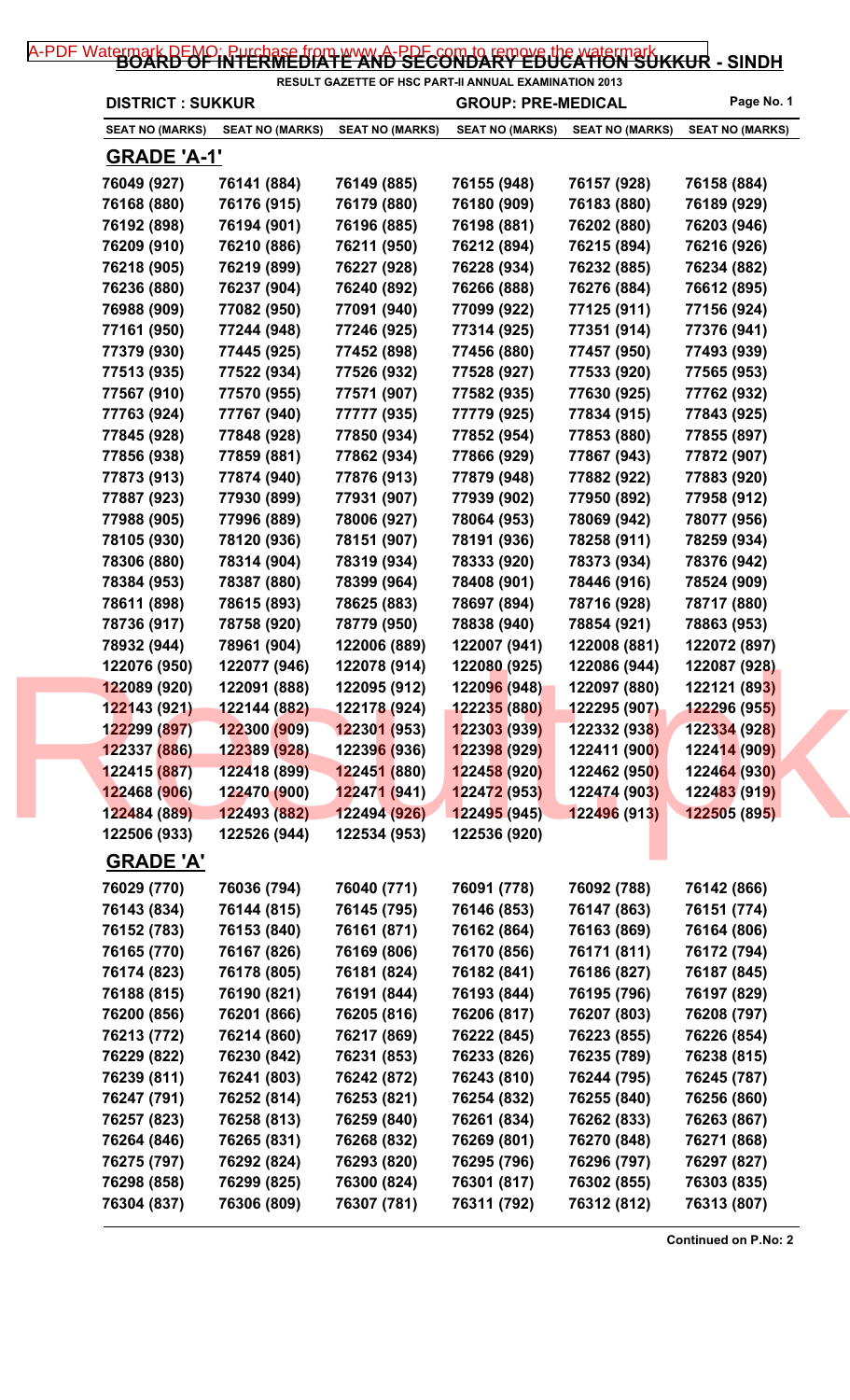|  | <b>DISTRICT: SUKKUR</b> |                        |                        | <b>GROUP: PRE-MEDICAL</b> |                        | Page No. 2             |
|--|-------------------------|------------------------|------------------------|---------------------------|------------------------|------------------------|
|  | <b>SEAT NO (MARKS)</b>  | <b>SEAT NO (MARKS)</b> | <b>SEAT NO (MARKS)</b> | <b>SEAT NO (MARKS)</b>    | <b>SEAT NO (MARKS)</b> | <b>SEAT NO (MARKS)</b> |
|  | <b>GRADE 'A'</b>        |                        |                        |                           |                        |                        |
|  | 76314 (786)             | 76315 (776)            | 76316 (770)            | 76344 (773)               | 76361 (772)            | 76363 (787)            |
|  | 76377 (779)             | 76395 (790)            | 76413 (789)            | 76425 (778)               | 76432 (849)            | 76435 (799)            |
|  | 76442 (783)             | 76445 (773)            | 76453 (770)            | 76459 (772)               | 76466 (799)            | 76467 (839)            |
|  | 76468 (839)             | 76472 (784)            | 76477 (819)            | 76478 (852)               | 76484 (819)            | 76485 (848)            |
|  | 76493 (827)             | 76494 (770)            | 76541 (776)            | 76576 (852)               | 76598 (830)            | 76602 (842)            |
|  | 76608 (796)             | 76715 (839)            | 76716 (790)            | 76718 (779)               | 76720 (803)            | 76733 (800)            |
|  | 76734 (800)             | 76866 (770)            | 76874 (783)            | 76878 (843)               | 76885 (804)            | 76944 (850)            |
|  | 76953 (774)             | 77046 (784)            | 77086 (855)            | 77097 (816)               | 77109 (789)            | 77140 (819)            |
|  | 77150 (792)             | 77152 (831)            | 77157 (773)            | 77159 (788)               | 77172 (784)            | 77221 (805)            |
|  | 77223 (798)             | 77225 (801)            | 77230 (780)            | 77238 (782)               | 77245 (807)            | 77248 (821)            |
|  | 77249 (818)             | 77252 (785)            | 77290 (778)            | 77326 (775)               | 77338 (770)            | 77381 (786)            |
|  | 77501 (788)             | 77507 (829)            | 77563 (848)            | 77566 (801)               | 77568 (844)            | 77569 (826)            |
|  | 77572 (831)             | 77573 (799)            | 77574 (873)            | 77575 (857)               | 77611 (863)            | 77764 (851)            |
|  | 77765 (845)             | 77766 (822)            | 77831 (770)            | 77836 (840)               | 77838 (774)            | 77840 (782)            |
|  | 77842 (854)             | 77846 (833)            | 77851 (870)            | 77857 (834)               | 77858 (872)            | 77860 (836)            |
|  | 77863 (785)             | 77865 (791)            | 77868 (770)            | 77871 (780)               | 77875 (819)            | 77877 (794)            |
|  | 77878 (855)             | 77880 (858)            | 77881 (837)            | 77885 (846)               | 77888 (822)            | 77892 (827)            |
|  | 77928 (801)             | 77929 (782)            | 77943 (818)            | 77945 (867)               | 77947 (773)            | 77949 (772)            |
|  | 77953 (812)             | 77954 (844)            | 77955 (803)            | 77960 (838)               | 77961 (772)            | 77966 (826)            |
|  | 77968 (809)             | 77987 (829)            | 77989 (851)            | 77990 (851)               | 78018 (855)            | 78021 (770)            |
|  | 78022 (770)             | 78023 (784)            | 78032 (805)            | 78033 (786)               | 78042 (812)            | 78046 (787)            |
|  | 78065 (783)             | 78079 (781)            | 78081 (857)            | 78088 (804)               | 78103 (779)            | 78137 (794)            |
|  | 78171 (872)             | 78172 (861)            | 78180 (855)            | 78193 (841)               | 78216 (831)            | 78217 (831)            |
|  | 78219 (827)             | 78241 (845)            | 78271 (788)            | 78277 (801)               | 78281 (823)            | 78286 (824)            |
|  | 78293 (826)             | 78313 (820)            | 78317 (831)            | 78323 (862)               | 78346 (852)            | 78350 (834)            |
|  | 78360 (770)             | 78365 (803)            | 78372 (832)            | 78375 (830)               | 78386 (779)            | 78390 (873)            |
|  | 78391 (853)             | 78395 (836)            | 78397 (790)            | 78402 (860)               | 78406 (770)            | 78409 (862)            |
|  | 78414 (800)             | 78415 (809)            | 78422 (831)            | 78435 (806)               | 78450 (794)            | <b>78465 (844)</b>     |
|  | 78473 (863)             | 78518 (795)            | 78528 (776)            | 78531 (792)               | 78561 (793)            | 78565 (782)            |
|  | 78583 (776)             | 78590 (781)            | 78632 (829)            | 78662 (770)               | 78665 (812)            | 78682 (784)            |
|  | 78700 (792)             | 78706 (800)            | 78721 (801)            | 78737 (832)               | 78747 (788)            | 78748 (770)            |
|  | 78753 (813)             | 78757 (808)            | 78764 (818)            | 78780 (795)               | 78786 (797)            | 78789 (772)            |
|  | 78908 (834)             | 78962 (797)            | 122073 (869)           | 122074 (869)              | 122075 (872)           | 122081 (827)           |
|  | 122082 (849)            | 122084 (793)           | 122085 (848)           | 122088 (860)              | 122092 (818)           | 122093 (858)           |
|  | 122094 (770)            | 122098 (874)           | 122100 (839)           | 122122 (855)              | 122123 (874)           | 122142 (777)           |
|  | 122176 (872)            | 122177 (804)           | 122179 (829)           | 122206 (827)              | 122292 (785)           | 122297 (776)           |
|  | 122298 (838)            | 122305 (812)           | 122306 (813)           | 122333 (812)              | 122336 (851)           | 122338 (823)           |
|  | 122339 (771)            | 122340 (821)           | 122341 (870)           | 122412 (827)              | 122413 (845)           | 122417 (839)           |
|  | 122419 (856)            | 122420 (860)           | 122421 (804)           | 122431 (823)              | 122452 (806)           | 122457 (804)           |
|  | 122465 (834)            | 122466 (816)           | 122469 (789)           | 122476 (866)              | 122477 (808)           | 122478 (826)           |
|  | 122479 (846)            | 122482 (824)           | 122486 (795)           | 122488 (840)              | 122489 (793)           | 122490 (791)           |
|  | 122491 (789)            | 122497 (839)           | 122498 (794)           | 122499 (783)              | 122500 (860)           | 122502 (804)           |
|  | 122504 (854)            | 122507 (805)           | 122531 (811)           | 122571 (842)              | 122576 (786)           |                        |
|  | <b>GRADE 'B'</b>        |                        |                        |                           |                        |                        |
|  | 76003 (684)             | 76005 (681)            | 76009 (668)            | 76011 (668)               | 76014 (663)            | 76016 (737)            |
|  | 76019 (672)             | 76022 (681)            | 76024 (714)            | 76025 (730)               | 76026 (685)            | 76027 (660)            |
|  | 76028 (676)             | 76030 (731)            | 76031 (699)            | 76033 (735)               | 76034 (751)            | 76038 (690)            |
|  | 76039 (700)             | 76041 (740)            | 76043 (679)            | 76044 (727)               | 76045 (752)            | 76047 (709)            |
|  | 76048 (687)             | 76052 (671)            | 76053 (675)            | 76054 (679)               | 76055 (719)            | 76060 (687)            |
|  | 76089 (674)             | 76101 (734)            | 76105 (737)            | 76110 (678)               | 76111 (674)            | 76113 (702)            |
|  | 76116 (694)             | 76117 (672)            | 76150 (706)            | 76154 (750)               | 76159 (708)            | 76166 (718)            |
|  |                         |                        |                        |                           |                        |                        |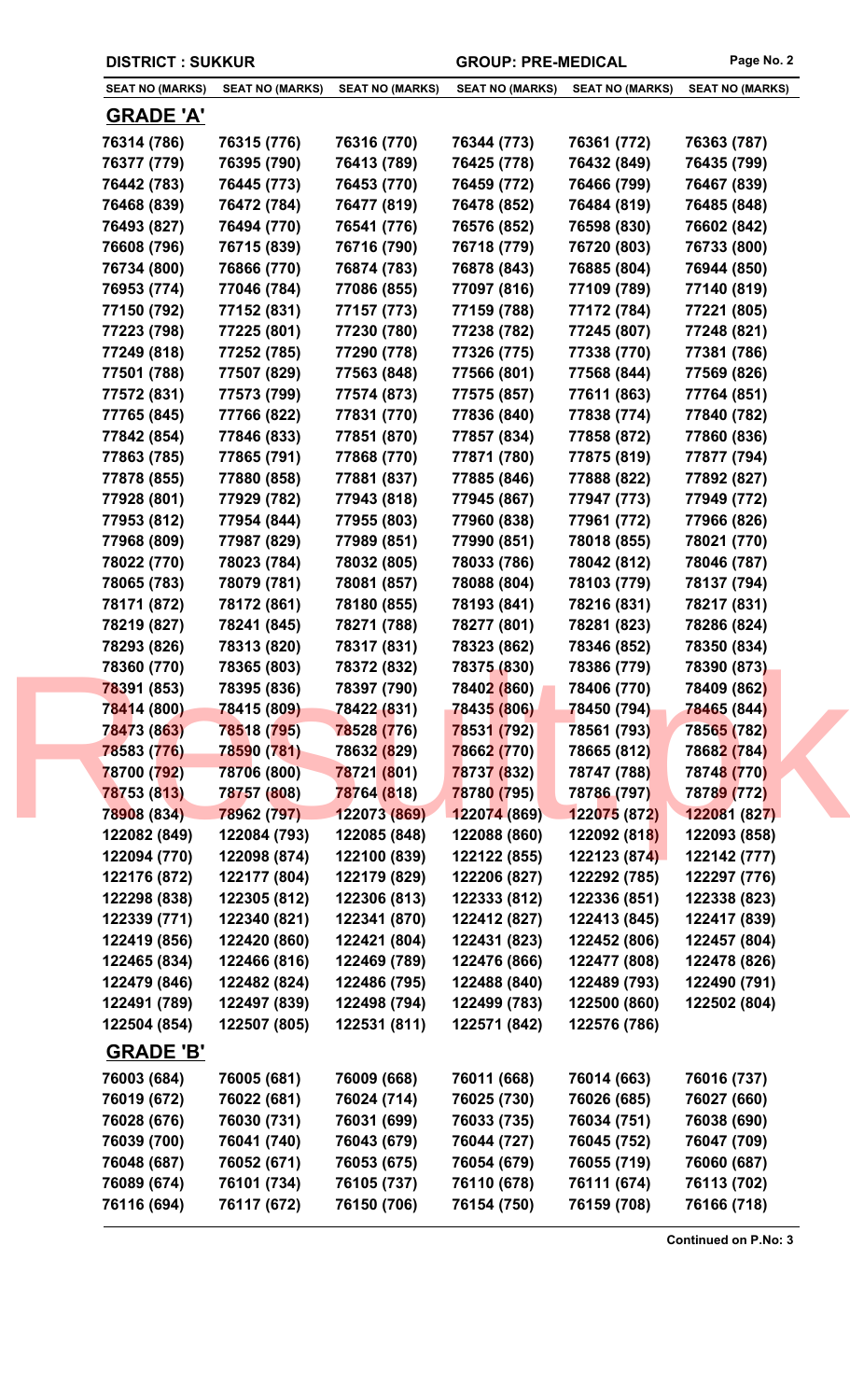|  | <b>DISTRICT : SUKKUR</b> |
|--|--------------------------|
|--|--------------------------|

GROUP: PRE-MEDICAL Page No. 3

|                  | <b>SEAT NO (MARKS)</b><br><b>SEAT NO (MARKS)</b> | <b>SEAT NO (MARKS)</b> | <b>SEAT NO (MARKS)</b> | <b>SEAT NO (MARKS)</b> | <b>SEAT NO (MARKS)</b> |
|------------------|--------------------------------------------------|------------------------|------------------------|------------------------|------------------------|
| <b>GRADE 'B'</b> |                                                  |                        |                        |                        |                        |
| 76173 (679)      | 76175 (716)                                      | 76177 (754)            | 76184 (737)            | 76199 (760)            | 76204 (763)            |
| 76220 (671)      | 76221 (716)                                      | 76224 (725)            | 76225 (761)            | 76246 (693)            | 76248 (689)            |
| 76249 (750)      | 76250 (673)                                      | 76251 (701)            | 76272 (747)            | 76273 (663)            | 76274 (720)            |
| 76291 (756)      | 76294 (749)                                      | 76305 (745)            | 76317 (753)            | 76318 (726)            | 76332 (672)            |
| 76333 (697)      | 76334 (675)                                      | 76337 (665)            | 76338 (695)            | 76341 (677)            | 76342 (745)            |
| 76343 (675)      | 76345 (683)                                      | 76346 (677)            | 76347 (720)            | 76351 (736)            | 76352 (737)            |
| 76353 (718)      | 76354 (667)                                      | 76357 (701)            | 76359 (759)            | 76362 (689)            | 76365 (760)            |
| 76366 (760)      | 76368 (688)                                      | 76370 (735)            | 76376 (733)            | 76378 (703)            | 76379 (696)            |
| 76380 (739)      | 76381 (757)                                      | 76382 (747)            | 76383 (742)            | 76384 (725)            | 76385 (702)            |
| 76386 (672)      | 76387 (673)                                      | 76389 (660)            | 76391 (674)            | 76392 (671)            | 76394 (744)            |
| 76396 (698)      | 76397 (668)                                      | 76398 (762)            | 76401 (704)            | 76402 (696)            | 76403 (744)            |
| 76405 (660)      | 76406 (698)                                      | 76407 (731)            | 76408 (666)            | 76410 (709)            | 76414 (744)            |
| 76415 (719)      | 76416 (722)                                      | 76417 (754)            | 76419 (683)            | 76420 (709)            | 76421 (725)            |
| 76423 (661)      | 76424 (660)                                      | 76426 (718)            | 76428 (676)            | 76430 (712)            | 76431 (740)            |
| 76433 (705)      | 76434 (745)                                      | 76439 (680)            | 76440 (705)            | 76441 (722)            | 76443 (735)            |
| 76444 (660)      | 76446 (746)                                      | 76447 (745)            | 76449 (698)            | 76450 (664)            | 76452 (748)            |
| 76454 (739)      | 76455 (744)                                      | 76456 (742)            | 76457 (696)            | 76458 (743)            | 76460 (736)            |
| 76461 (723)      | 76462 (743)                                      | 76463 (725)            | 76470 (732)            | 76471 (738)            | 76473 (754)            |
| 76474 (667)      | 76476 (751)                                      | 76480 (662)            | 76482 (692)            | 76483 (713)            | 76486 (704)            |
| 76487 (739)      | 76491 (678)                                      | 76492 (758)            | 76495 (669)            | 76498 (753)            | 76501 (689)            |
|                  |                                                  |                        | 76558 (660)            |                        |                        |
| 76505 (736)      | 76508 (760)                                      | 76510 (674)            |                        | 76565 (673)            | 76567 (720)            |
| 76568 (694)      | 76587 (673)                                      | 76590 (700)            | 76591 (708)            | 76592 (733)            | 76594 (662)            |
| 76599 (668)      | 76603 (660)                                      | 76606 (706)            | 76609 (713)            | 76610 (726)            | 76616 (668)            |
| 76651 (671)      | 76653 (709)                                      | 76658 (660)            | 76659 (663)            | 76661 (706)            | 76664 (678)            |
| 76668 (661)      | 76677 (678)                                      | 76681 (690)            | 76682 (683)            | 76686 (707)            | 76687 (677)            |
| 76688 (732)      | 76689 (672)                                      | 76696 (660)            | 76700 (676)            | 76704 (681)            | 76706 (660)            |
| 76707 (665)      | 76717 (672)                                      | 76719 (741)            | 76721 (762)            | 76759 (660)            | 76763 (675)            |
| 76772 (669)      | 76775 (660)                                      | 76777 (663)            | 76778 (687)            | 76805 (675)            | 76808 (663)            |
| 76820 (671)      | 76826 (699)                                      | 76829 (690)            | 76839 (668)            | 76847 (660)            | 76849 (664)            |
| 76853 (660)      | 76854 (698)                                      | 76860 (713)            | 76861 (666)            | 76864 (751)            | 76867 (670)            |
| 76871 (716)      | 76872 (690)                                      | 76873 (716)            | 76877 (681)            | 76879 (686)            | 76880 (725)            |
| 76881 (692)      | 76883 (694)                                      | 76894 (670)            | 76895 (660)            | 76896 (680)            | 76931 (688)            |
| 76934 (683)      | 76935 (712)                                      | 76936 (661)            | 76942 (750)            | 76943 (660)            | 76945 (692)            |
| 76947 (663)      | 76948 (682)                                      | 76950 (687)            | 76951 (710)            | 76954 (736)            | 76961 (741)            |
| 76989 (674)      | 76990 (681)                                      | 76992 (740)            | 76994 (666)            | 76995 (716)            | 76997 (703)            |
| 77013 (679)      | 77014 (737)                                      | 77015 (669)            | 77042 (660)            | 77043 (660)            | 77045 (675)            |
| 77047 (696)      | 77048 (729)                                      | 77081 (729)            | 77083 (742)            | 77084 (738)            | 77085 (714)            |
| 77089 (758)      | 77092 (741)                                      | 77093 (671)            | 77102 (660)            | 77104 (748)            | 77105 (680)            |
| 77108 (670)      | 77110 (679)                                      | 77111 (728)            | 77115 (662)            | 77116 (716)            | 77117 (714)            |
| 77118 (707)      | 77119 (670)                                      | 77121 (703)            | 77122 (669)            | 77123 (686)            | 77124 (681)            |
| 77127 (688)      | 77128 (748)                                      | 77129 (679)            | 77130 (665)            | 77131 (668)            | 77138 (675)            |
| 77144 (695)      | 77147 (679)                                      | 77149 (710)            | 77151 (748)            | 77154 (660)            | 77155 (677)            |
| 77160 (750)      | 77167 (712)                                      | 77168 (664)            | 77169 (681)            | 77170 (691)            | 77171 (760)            |
| 77173 (689)      | 77174 (679)                                      | 77175 (660)            | 77176 (755)            | 77178 (699)            | 77181 (741)            |
| 77182 (749)      | 77183 (696)                                      | 77184 (710)            | 77185 (739)            | 77189 (720)            | 77190 (660)            |
| 77191 (691)      | 77192 (704)                                      | 77193 (705)            | 77201 (691)            | 77202 (686)            | 77203 (697)            |
| 77207 (664)      | 77208 (660)                                      | 77211 (731)            | 77215 (731)            | 77219 (668)            | 77224 (692)            |
| 77226 (757)      | 77228 (683)                                      | 77229 (703)            | 77232 (678)            | 77236 (735)            | 77239 (670)            |
| 77241 (693)      | 77242 (665)                                      | 77247 (695)            | 77250 (666)            | 77275 (670)            | 77276 (700)            |
| 77277 (671)      | 77288 (660)                                      | 77296 (718)            | 77311 (685)            | 77315 (703)            | 77321 (669)            |
| 77322 (716)      | 77328 (660)                                      | 77337 (660)            | 77339 (762)            | 77341 (712)            | 77350 (661)            |
|                  |                                                  |                        |                        |                        |                        |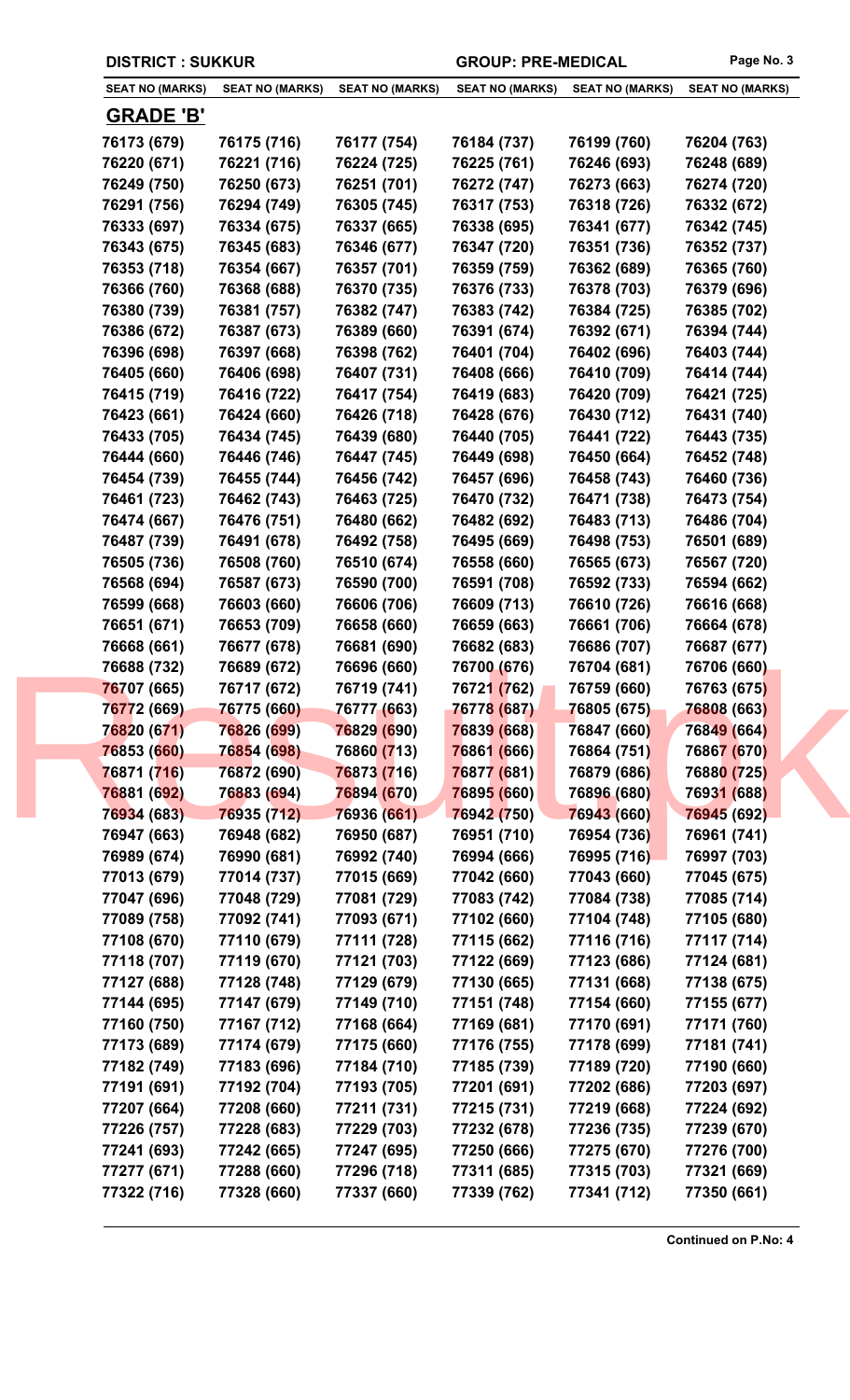| <b>DISTRICT : SUKKUR</b> |                        |                        | <b>GROUP: PRE-MEDICAL</b> |                        | Page No. 4             |
|--------------------------|------------------------|------------------------|---------------------------|------------------------|------------------------|
| <b>SEAT NO (MARKS)</b>   | <b>SEAT NO (MARKS)</b> | <b>SEAT NO (MARKS)</b> | <b>SEAT NO (MARKS)</b>    | <b>SEAT NO (MARKS)</b> | <b>SEAT NO (MARKS)</b> |
| <b>GRADE 'B'</b>         |                        |                        |                           |                        |                        |
| 77358 (667)              | 77360 (701)            | 77364 (670)            | 77365 (668)               | 77366 (710)            | 77372 (660)            |
| 77378 (748)              | 77386 (732)            | 77387 (660)            | 77391 (660)               | 77398 (684)            | 77402 (764)            |
| 77403 (662)              | 77415 (664)            | 77417 (668)            | 77418 (679)               | 77423 (693)            | 77430 (660)            |
| 77431 (702)              | 77432 (672)            | 77433 (701)            | 77436 (696)               | 77437 (660)            | 77443 (675)            |
| 77448 (675)              | 77449 (687)            | 77450 (689)            | 77451 (714)               | 77453 (679)            | 77455 (717)            |
| 77460 (660)              | 77461 (663)            | 77466 (663)            | 77467 (678)               | 77481 (680)            | 77490 (741)            |
| 77491 (678)              | 77494 (702)            | 77495 (704)            | 77496 (693)               | 77498 (707)            | 77500 (722)            |
| 77505 (690)              | 77506 (660)            | 77509 (702)            | 77514 (675)               | 77516 (670)            | 77521 (730)            |
| 77527 (719)              | 77529 (752)            | 77532 (681)            | 77561 (733)               | 77562 (698)            | 77564 (668)            |
| 77584 (682)              | 77589 (711)            | 77607 (660)            | 77612 (678)               | 77619 (760)            | 77629 (737)            |
| 77648 (675)              | 77693 (663)            | 77706 (660)            | 77744 (745)               | 77755 (680)            | 77832 (697)            |
| 77833 (723)              | 77835 (731)            | 77837 (660)            | 77841 (736)               | 77844 (690)            | 77847 (720)            |
| 77849 (706)              | 77854 (742)            | 77861 (748)            | 77864 (760)               | 77869 (761)            | 77870 (760)            |
| 77889 (708)              | 77893 (712)            | 77895 (693)            | 77896 (689)               | 77902 (741)            | 77903 (668)            |
| 77904 (726)              | 77905 (688)            | 77906 (678)            | 77911 (744)               | 77918 (752)            | 77919 (660)            |
| 77920 (675)              | 77935 (730)            | 77936 (756)            | 77937 (732)               | 77938 (702)            | 77944 (738)            |
| 77946 (700)              | 77959 (721)            | 77962 (700)            | 77964 (723)               | 77965 (669)            | 77967 (741)            |
| 77970 (707)              | 77972 (660)            | 77985 (663)            | 77992 (660)               | 78000 (676)            | 78001 (726)            |
| 78002 (758)              | 78008 (667)            | 78009 (696)            | 78011 (681)               | 78019 (749)            | 78020 (678)            |
| 78024 (715)              | 78025 (715)            | 78031 (748)            | 78037 (660)               | 78040 (663)            | 78041 (678)            |
| 78043 (734)              | 78044 (707)            | 78045 (704)            | 78047 (749)               | 78049 (660)            | 78051 (685)            |
| 78052 (750)              | 78055 (678)            | 78062 (660)            | 78063 (660)               | 78066 (746)            | 78067 (755)            |
| 78068 (727)              | 78070 (667)            | 78072 (756)            | 78073 (721)               | 78075 (662)            | 78076 (710)            |
| 78078 (708)              | 78080 (660)            | 78082 (669)            | 78083 (700)               | 78085 (726)            | 78095 (702)            |
| 78099 (662)              | 78100 (685)            | 78101 (662)            | 78102 (702)               | 78104 (660)            | 78107 (660)            |
| 78109 (698)              | 78115 (667)            | 78122 (665)            | 78131 (662)               | 78132 (699)            | 78134 (661)            |
| 78135 (670)              | 78138 (667)            | 78139 (716)            | 78141 (703)               | 78145 (733)            | 78149 (676)            |
| 78150 (728)              | 78152 (668)            | 78156 (716)            | 78159 (663)               | 78163 (711)            | <b>78167 (668)</b>     |
| 78182 (689)              | 78185 (694)            | 78186 (744)            | 78192 (712)               | 78196 (660)            | 78199 (736)            |
| 78200 (695)              | 78208 (670)            | 78210 (671)            | 78211 (660)               | 78212 (712)            | 78213 (665)            |
| 78214 (724)              | 78220 (712)            | 78222 (710)            | 78224 (702)               | 78225 (664)            | 78226 (684)            |
| 78227 (709)              | 78231 (660)            | 78232 (678)            | 78240 (697)               | 78242 (691)            | 78245 (660)            |
| 78246 (723)              | 78247 (670)            | 78250 (717)            | 78254 (661)               | 78255 (682)            | 78256 (690)            |
| 78257 (668)              | 78263 (660)            | 78265 (712)            | 78266 (674)               | 78267 (727)            | 78272 (677)            |
| 78274 (694)              | 78275 (691)            | 78283 (672)            | 78285 (742)               | 78287 (719)            | 78290 (695)            |
| 78294 (660)              | 78295 (675)            | 78296 (724)            | 78298 (702)               | 78299 (676)            | 78300 (695)            |
| 78301 (685)              | 78302 (662)            | 78304 (742)            | 78305 (681)               | 78308 (740)            | 78309 (702)            |
| 78310 (660)              | 78316 (679)            | 78320 (681)            | 78321 (692)               | 78328 (680)            | 78334 (671)            |
| 78338 (716)              | 78342 (739)            | 78345 (685)            | 78347 (665)               | 78352 (698)            | 78355 (702)            |
| 78359 (691)              | 78370 (703)            | 78371 (717)            | 78374 (725)               | 78377 (687)            | 78379 (660)            |
| 78382 (746)              | 78388 (692)            | 78389 (758)            | 78396 (705)               | 78398 (709)            | 78400 (690)            |
| 78403 (686)              | 78404 (671)            | 78410 (705)            | 78411 (758)               | 78416 (660)            | 78418 (660)            |
| 78419 (680)              | 78423 (660)            | 78430 (708)            | 78433 (720)               | 78434 (708)            | 78436 (753)            |
| 78449 (718)              | 78451 (713)            | 78452 (708)            | 78454 (706)               | 78468 (688)            | 78472 (677)            |
| 78474 (742)              | 78475 (687)            | 78501 (705)            | 78502 (662)               | 78504 (709)            | 78505 (666)            |
| 78506 (679)              | 78508 (687)            | 78509 (698)            | 78510 (751)               | 78513 (732)            | 78514 (660)            |
| 78515 (694)              | 78516 (756)            | 78517 (729)            | 78520 (683)               | 78521 (712)            | 78522 (660)            |
| 78526 (701)              | 78527 (697)            | 78529 (666)            | 78532 (711)               | 78534 (721)            | 78536 (675)            |
| 78537 (693)              | 78538 (701)            | 78540 (694)            | 78542 (674)               | 78543 (662)            | 78545 (702)            |
|                          |                        |                        |                           |                        |                        |
| 78546 (719)              | 78548 (660)            | 78552 (660)            | 78554 (693)               | 78559 (668)            | 78560 (754)            |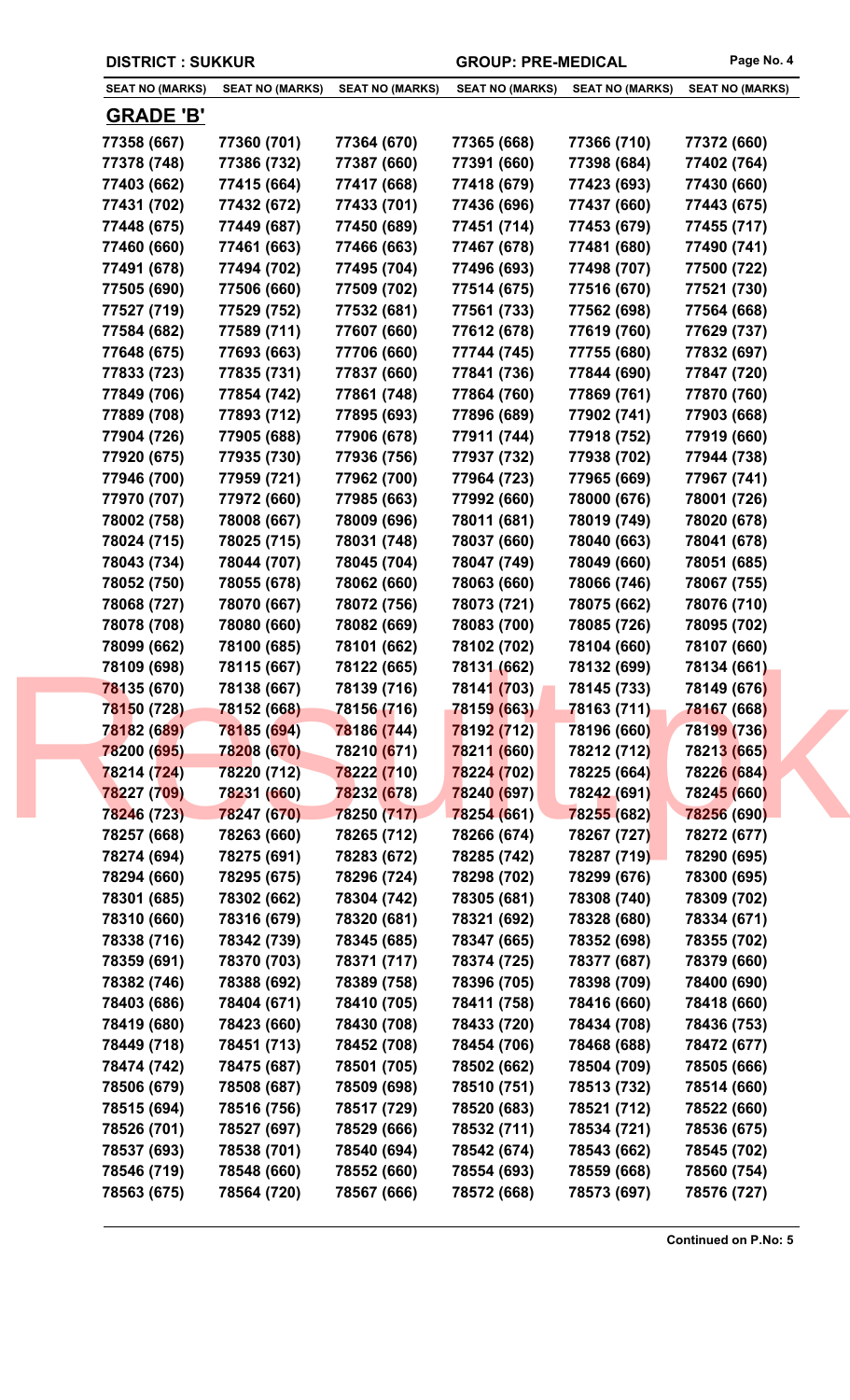| <b>DISTRICT: SUKKUR</b> |                        |                        | <b>GROUP: PRE-MEDICAL</b> |                        | Page No. 5             |
|-------------------------|------------------------|------------------------|---------------------------|------------------------|------------------------|
| <b>SEAT NO (MARKS)</b>  | <b>SEAT NO (MARKS)</b> | <b>SEAT NO (MARKS)</b> | <b>SEAT NO (MARKS)</b>    | <b>SEAT NO (MARKS)</b> | <b>SEAT NO (MARKS)</b> |
| <b>GRADE 'B'</b>        |                        |                        |                           |                        |                        |
| 78577 (689)             | 78578 (704)            | 78579 (706)            | 78582 (671)               | 78584 (742)            | 78585 (690)            |
| 78586 (701)             | 78587 (665)            | 78588 (663)            | 78589 (740)               | 78593 (738)            | 78612 (672)            |
| 78618 (676)             | 78622 (696)            | 78623 (724)            | 78624 (706)               | 78626 (681)            | 78628 (682)            |
| 78629 (697)             | 78631 (695)            | 78637 (660)            | 78638 (671)               | 78652 (682)            | 78656 (740)            |
| 78657 (685)             | 78659 (697)            | 78660 (701)            | 78661 (662)               | 78663 (739)            | 78664 (726)            |
| 78666 (720)             | 78669 (672)            | 78670 (745)            | 78676 (660)               | 78679 (735)            | 78686 (676)            |
| 78689 (670)             | 78698 (714)            | 78701 (660)            | 78702 (687)               | 78704 (674)            | 78705 (660)            |
| 78707 (719)             | 78709 (698)            | 78710 (675)            | 78711 (694)               | 78713 (675)            | 78714 (674)            |
| 78718 (686)             | 78720 (672)            | 78722 (677)            | 78724 (677)               | 78731 (688)            | 78733 (695)            |
| 78738 (742)             | 78739 (665)            | 78741 (675)            | 78744 (721)               | 78745 (684)            | 78746 (700)            |
| 78749 (719)             | 78750 (698)            | 78751 (692)            | 78752 (690)               | 78754 (683)            | 78755 (707)            |
| 78756 (676)             | 78759 (679)            | 78760 (661)            | 78761 (720)               | 78762 (728)            | 78763 (722)            |
| 78772 (730)             | 78773 (660)            | 78775 (719)            | 78776 (712)               | 78778 (666)            | 78781 (760)            |
| 78782 (729)             | 78783 (739)            | 78784 (697)            | 78785 (679)               | 78788 (685)            | 78791 (660)            |
| 78797 (680)             | 78828 (663)            | 78829 (757)            | 78837 (683)               | 78856 (674)            | 78866 (660)            |
|                         | 78870 (660)            |                        |                           |                        |                        |
| 78869 (740)             |                        | 78872 (685)            | 78877 (661)               | 78891 (662)            | 78895 (688)            |
| 78897 (735)             | 78898 (694)            | 78899 (695)            | 78900 (660)               | 78901 (690)            | 78903 (759)            |
| 78907 (679)             | 78910 (676)            | 78931 (746)            | 78933 (744)               | 122001 (735)           | 122002 (718)           |
| 122021 (671)            | 122022 (662)           | 122163 (718)           | 122165 (680)              | 122167 (660)           | 122169 (683)           |
| 122170 (713)            | 122175 (677)           | 122180 (758)           | 122200 (704)              | 122238 (752)           | 122274 (681)           |
| 122276 (660)            | 122342 (679)           | 122381 (688)           | 122416 (764)              | 122437 (673)           | 122442 (700)           |
| 122454 (720)            | 122455 (747)           | 122456 (660)           | 122460 (726)              | 122461 (661)           | 122463 (760)           |
| 122467 (696)            | 122501 (675)           | 122503 (661)           | 122521 (712)              | 122529 (764)           | 122572 (762)           |
| <b>GRADE 'C'</b>        |                        |                        |                           |                        |                        |
| 76001 (620)             | 76006 (625)            | 76007 (621)            | 76008 (643)               | 76010 (637)            | 76012 (635)            |
| 76015 (640)             | 76023 (572)            | 76032 (624)            | 76035 (652)               | 76042 (631)            | 76051 (599)            |
| 76056 (649)             | 76057 (638)            | 76058 (597)            | 76081 (553)               | 76082 (574)            | 76083 (569)            |
| 76084 (600)             | 76085 (618)            | 76086 (550)            | 76087 (601)               | 76088 (630)            | 76093 (564)            |
| 76094 (583)             | 76099 (615)            | 76100 (609)            | 76103 (628)               | 76104 (562)            | 76107 (639)            |
| 76108 (603)             | 76109 (622)            | 76112 (612)            | 76114 (581)               | 76115 (639)            | 76118 (590)            |
| 76119 (596)             | 76160 (654)            | 76185 (647)            | 76277 (608)               | 76331 (640)            | 76335 (612)            |
| 76336 (644)             | 76339 (630)            | 76348 (628)            | 76350 (636)               | 76355 (611)            | 76356 (632)            |
| 76360 (647)             | 76367 (632)            | 76371 (589)            | 76372 (653)               | 76373 (621)            | 76374 (653)            |
| 76390 (609)             | 76393 (615)            | 76399 (597)            | 76409 (640)               | 76411 (647)            | 76418 (589)            |
| 76422 (644)             | 76427 (640)            | 76429 (572)            | 76436 (624)               | 76448 (642)            | 76451 (639)            |
| 76465 (637)             | 76469 (637)            | 76475 (602)            | 76479 (617)               | 76488 (609)            | 76490 (648)            |
| 76497 (641)             | 76499 (578)            | 76500 (603)            | 76503 (638)               | 76504 (619)            | 76506 (613)            |
| 76509 (550)             | 76511 (585)            | 76551 (570)            | 76552 (646)               | 76553 (646)            | 76554 (555)            |
| 76555 (626)             | 76556 (636)            | 76557 (624)            | 76559 (559)               | 76560 (620)            | 76561 (607)            |
| 76562 (569)             | 76563 (605)            | 76564 (615)            | 76566 (599)               | 76569 (570)            | 76570 (584)            |
|                         |                        |                        |                           | 76583 (614)            |                        |
| 76575 (630)             | 76578 (618)            | 76581 (558)            | 76582 (593)               |                        | 76584 (614)            |
| 76585 (579)             | 76588 (616)            | 76589 (619)            | 76593 (614)               | 76595 (616)            | 76596 (581)            |
| 76597 (550)             | 76600 (652)            | 76601 (643)            | 76604 (636)               | 76605 (631)            | 76607 (631)            |
| 76611 (632)             | 76613 (654)            | 76615 (577)            | 76617 (637)               | 76618 (640)            | 76619 (602)            |
| 76620 (608)             | 76622 (580)            | 76623 (651)            | 76624 (630)               | 76625 (550)            | 76641 (560)            |
| 76642 (595)             | 76643 (550)            | 76644 (620)            | 76645 (583)               | 76646 (621)            | 76647 (570)            |
| 76648 (611)             | 76650 (586)            | 76652 (625)            | 76655 (637)               | 76656 (595)            | 76660 (654)            |
| 76662 (631)             | 76663 (586)            | 76665 (584)            | 76666 (626)               | 76667 (618)            | 76670 (566)            |
| 76671 (598)             | 76672 (601)            | 76674 (631)            | 76676 (609)               | 76678 (578)            | 76680 (620)            |
| 76683 (601)             | 76684 (637)            | 76691 (584)            | 76694 (565)               | 76695 (565)            | 76697 (653)            |
| 76698 (647)             | 76699 (648)            | 76702 (619)            | 76703 (625)               | 76705 (606)            | 76709 (551)            |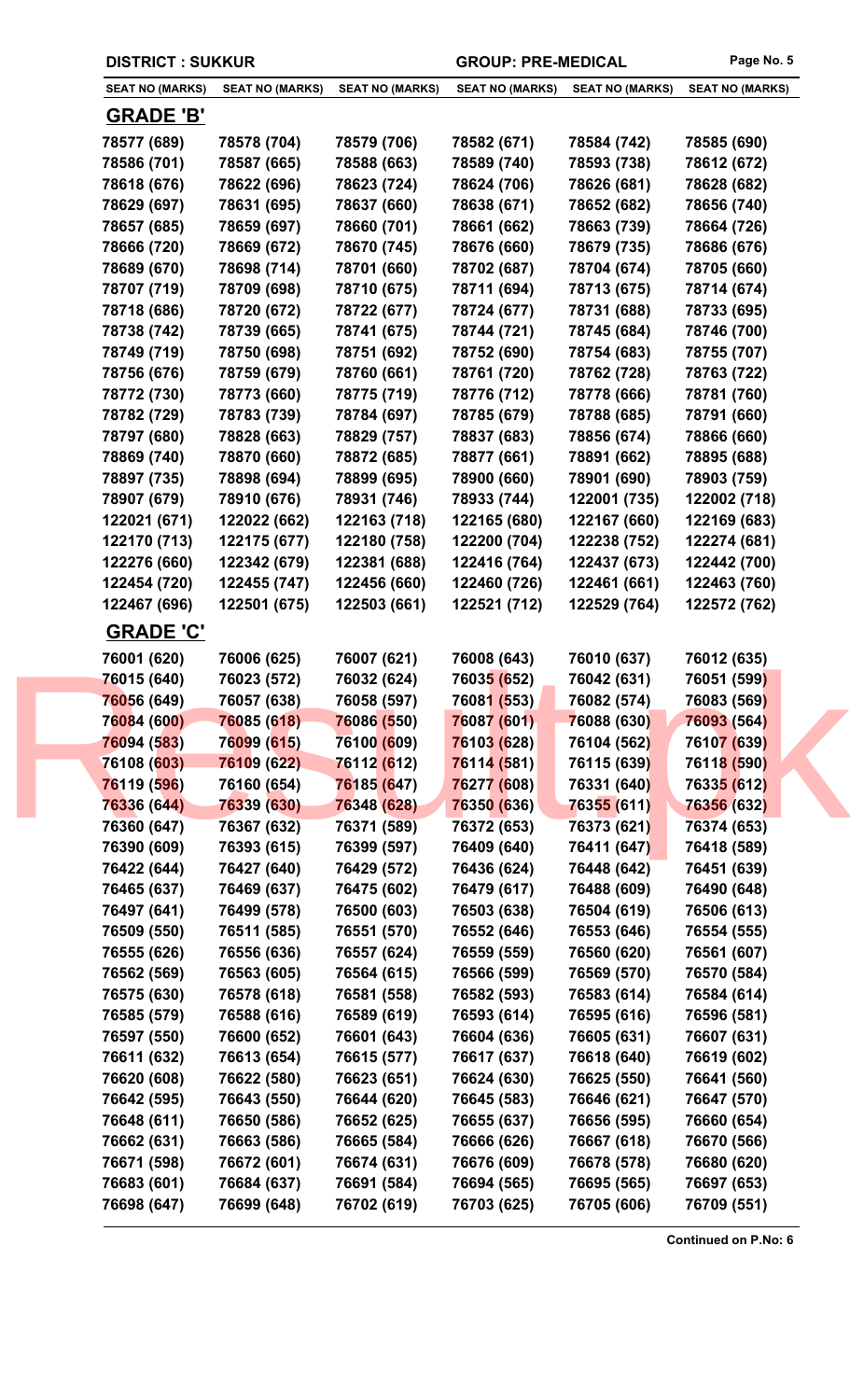| <b>SEAT NO (MARKS)</b> | <b>SEAT NO (MARKS)</b> | <b>SEAT NO (MARKS)</b> | <b>SEAT NO (MARKS)</b> | <b>SEAT NO (MARKS)</b> | <b>SEAT NO (MARKS)</b> |
|------------------------|------------------------|------------------------|------------------------|------------------------|------------------------|
| <b>GRADE 'C'</b>       |                        |                        |                        |                        |                        |
| 76710 (642)            | 76711 (605)            | 76712 (598)            | 76713 (590)            | 76714 (588)            | 76722 (621)            |
| 76723 (595)            | 76724 (621)            | 76725 (561)            | 76726 (600)            | 76727 (620)            | 76729 (629)            |
| 76730 (563)            | 76731 (610)            | 76732 (609)            | 76735 (652)            | 76751 (640)            | 76752 (569)            |
| 76754 (570)            | 76755 (601)            | 76757 (606)            | 76758 (603)            | 76760 (550)            | 76761 (615)            |
| 76762 (627)            | 76764 (583)            | 76765 (654)            | 76766 (599)            | 76767 (590)            | 76768 (643)            |
| 76770 (641)            | 76771 (559)            | 76774 (643)            | 76776 (623)            | 76780 (567)            | 76781 (604)            |
| 76782 (574)            | 76783 (553)            | 76785 (608)            | 76786 (596)            | 76787 (620)            | 76788 (550)            |
| 76789 (630)            | 76791 (619)            | 76792 (633)            | 76793 (556)            | 76794 (565)            | 76795 (578)            |
| 76796 (565)            | 76799 (600)            | 76800 (600)            | 76802 (583)            | 76803 (593)            | 76804 (556)            |
| 76809 (597)            | 76810 (614)            | 76811 (644)            | 76812 (587)            | 76813 (630)            | 76814 (636)            |
| 76815 (567)            | 76816 (578)            | 76817 (566)            | 76818 (551)            | 76821 (550)            | 76822 (644)            |
| 76823 (613)            | 76824 (550)            | 76825 (560)            | 76827 (650)            | 76828 (605)            | 76831 (600)            |
| 76832 (568)            | 76833 (587)            | 76834 (587)            | 76835 (603)            | 76836 (626)            | 76837 (612)            |
| 76838 (612)            | 76841 (623)            | 76842 (576)            | 76843 (571)            | 76844 (629)            | 76846 (641)            |
| 76848 (600)            | 76850 (571)            | 76851 (625)            | 76855 (576)            | 76856 (631)            | 76862 (648)            |
| 76863 (632)            | 76865 (571)            | 76869 (633)            | 76875 (589)            | 76876 (619)            | 76882 (638)            |
| 76884 (651)            | 76886 (592)            | 76887 (556)            | 76888 (560)            | 76893 (613)            | 76897 (574)            |
| 76899 (574)            | 76900 (576)            | 76932 (620)            | 76933 (552)            | 76937 (550)            | 76938 (568)            |
| 76939 (569)            | 76941 (577)            | 76946 (602)            | 76949 (608)            | 76952 (616)            | 76955 (617)            |
| 76957 (575)            | 76958 (632)            | 76959 (612)            | 76960 (638)            | 76971 (612)            | 76972 (594)            |
| 76973 (556)            | 76976 (571)            | 76977 (609)            | 76978 (569)            | 76979 (567)            | 76980 (559)            |
| 76981 (629)            | 76982 (592)            | 76983 (603)            | 76985 (581)            | 76986 (610)            | 76991 (653)            |
| 76993 (609)            | 76996 (649)            | 76998 (642)            | 76999 (594)            | 77000 (587)            | 77001 (578)            |
| 77002 (585)            | 77003 (570)            | 77004 (646)            | 77005 (628)            | 77007 (598)            | 77010 (651)            |
| 77011 (580)            | 77012 (627)            | 77017 (570)            | 77018 (561)            | 77020 (582)            | 77022 (632)            |
| 77023 (551)            | 77024 (560)            | 77026 (589)            | 77028 (557)            | 77032 (561)            | 77034 (576)            |
| 77035 (585)            | 77036 (593)            | 77037 (551)            | 77038 (588)            | 77039 (577)            | 77041 (610)            |
| 77044 (643)            | 77049 (654)            | 77051 (572)            | 77053 (623)            | 77055 (609)            | 77056 (550)            |
| 77057 (583)            | 77059 (616)            | 77061 (601)            | 77087 (625)            | 77090 (651)            | 77094 (613)            |
| 77095 (598)            | 77096 (567)            | 77098 (632)            | 77100 (565)            | 77103 (556)            | 77106 (599)            |
| 77107 (649)            | 77112 (573)            | 77113 (635)            | 77114 (641)            | 77120 (630)            | 77126 (567)            |
| 77132 (618)            | 77134 (641)            | 77135 (608)            | 77136 (600)            | 77137 (606)            | 77139 (645)            |
| 77141 (646)            | 77143 (639)            | 77145 (631)            | 77146 (604)            | 77148 (579)            | 77153 (654)            |
| 77158 (589)            | 77163 (591)            | 77164 (632)            | 77165 (612)            | 77166 (633)            | 77177 (650)            |
| 77180 (594)            | 77186 (630)            | 77187 (618)            | 77188 (599)            | 77194 (619)            | 77195 (564)            |
| 77196 (587)            | 77197 (653)            | 77198 (567)            | 77199 (622)            | 77204 (643)            | 77205 (555)            |
| 77206 (643)            | 77210 (653)            | 77212 (622)            | 77213 (619)            | 77214 (633)            | 77216 (588)            |
| 77217 (605)            | 77218 (582)            | 77222 (620)            | 77227 (591)            | 77231 (642)            | 77233 (595)            |
| 77234 (644)            | 77235 (640)            | 77237 (639)            | 77240 (634)            | 77243 (618)            | 77251 (633)            |
| 77271 (559)            | 77272 (644)            | 77273 (587)            | 77274 (587)            | 77278 (583)            | 77279 (614)            |
| 77280 (579)            | 77281 (618)            | 77282 (580)            | 77283 (609)            | 77284 (618)            | 77285 (613)            |
| 77286 (654)            | 77287 (623)            | 77289 (622)            | 77291 (647)            | 77294 (603)            | 77295 (623)            |
| 77297 (585)            | 77298 (561)            | 77299 (587)            | 77300 (605)            | 77302 (594)            | 77304 (575)            |
| 77305 (648)            | 77306 (601)            | 77307 (645)            | 77308 (598)            | 77309 (647)            | 77310 (550)            |
| 77312 (599)            | 77313 (654)            | 77317 (631)            | 77318 (607)            | 77319 (648)            | 77320 (647)            |
| 77323 (604)            | 77324 (595)            | 77325 (630)            | 77327 (654)            | 77329 (605)            | 77330 (621)            |
| 77331 (585)            | 77332 (612)            | 77333 (615)            | 77334 (621)            | 77335 (619)            | 77336 (598)            |
| 77340 (632)            | 77342 (647)            | 77344 (595)            | 77345 (630)            | 77346 (598)            | 77347 (617)            |
| 77348 (623)            | 77352 (641)            | 77353 (598)            | 77355 (607)            | 77356 (586)            | 77357 (574)            |
| 77359 (630)            | 77361 (577)            | 77362 (582)            | 77363 (553)            | 77367 (608)            | 77368 (642)            |
| 77369 (600)            | 77370 (627)            | 77371 (625)            | 77373 (568)            | 77374 (601)            | 77375 (596)            |
|                        |                        |                        |                        |                        |                        |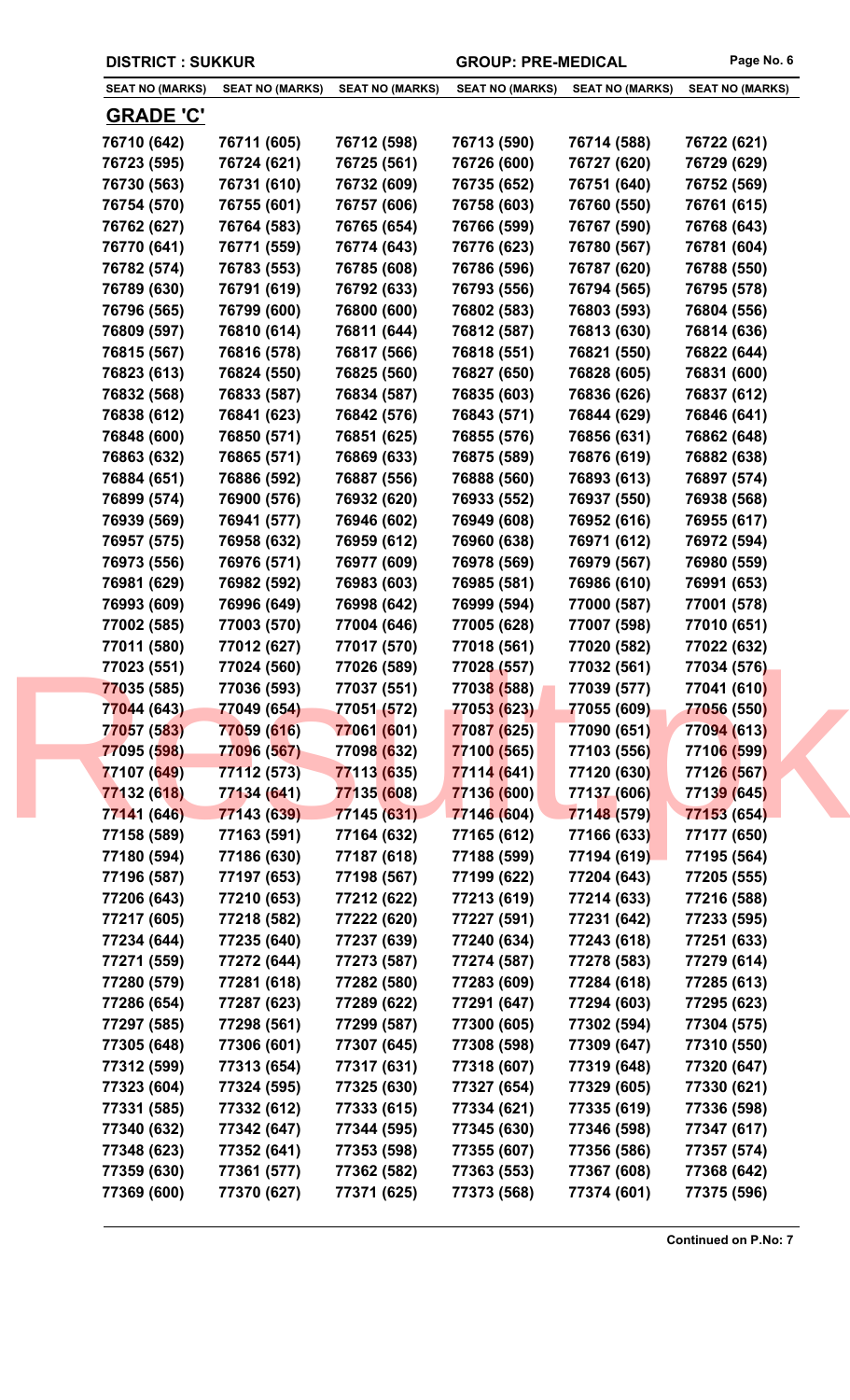|  | <b>DISTRICT : SUKKUR</b> |
|--|--------------------------|
|--|--------------------------|

GROUP: PRE-MEDICAL Page No. 7

| <b>SEAT NO (MARKS)</b> | <b>SEAT NO (MARKS)</b> | <b>SEAT NO (MARKS)</b> | <b>SEAT NO (MARKS)</b> | <b>SEAT NO (MARKS)</b> | <b>SEAT NO (MARKS)</b> |
|------------------------|------------------------|------------------------|------------------------|------------------------|------------------------|
| <b>GRADE 'C'</b>       |                        |                        |                        |                        |                        |
| 77377 (577)            | 77380 (616)            | 77382 (565)            | 77384 (630)            | 77385 (632)            | 77388 (641)            |
| 77389 (639)            | 77392 (629)            | 77393 (646)            | 77394 (584)            | 77395 (565)            | 77396 (649)            |
| 77397 (620)            | 77399 (581)            | 77400 (607)            | 77401 (608)            | 77405 (641)            | 77406 (628)            |
| 77407 (629)            | 77408 (568)            | 77409 (600)            | 77412 (550)            | 77413 (602)            | 77416 (594)            |
| 77420 (606)            | 77421 (601)            | 77422 (636)            | 77424 (585)            | 77425 (636)            | 77426 (587)            |
| 77427 (632)            | 77428 (628)            | 77429 (585)            | 77434 (654)            | 77435 (596)            | 77438 (638)            |
| 77439 (560)            | 77444 (638)            | 77446 (638)            | 77447 (633)            | 77454 (654)            | 77462 (648)            |
| 77463 (645)            | 77464 (575)            | 77465 (564)            | 77469 (649)            | 77470 (591)            | 77471 (623)            |
| 77472 (627)            | 77473 (586)            | 77474 (638)            | 77475 (604)            | 77477 (572)            | 77479 (647)            |
| 77480 (649)            | 77483 (597)            | 77484 (607)            | 77485 (559)            | 77486 (575)            | 77487 (635)            |
| 77488 (634)            | 77489 (597)            | 77492 (573)            | 77497 (632)            | 77499 (609)            | 77502 (625)            |
| 77503 (621)            | 77508 (582)            | 77510 (620)            | 77511 (642)            | 77517 (637)            | 77518 (599)            |
| 77520 (610)            | 77524 (599)            | 77525 (619)            | 77535 (636)            | 77536 (619)            | 77537 (640)            |
| 77581 (562)            | 77583 (596)            | 77585 (560)            | 77586 (588)            | 77587 (611)            | 77588 (601)            |
| 77590 (571)            | 77591 (572)            | 77592 (574)            | 77593 (593)            | 77594 (624)            | 77596 (621)            |
| 77597 (550)            | 77599 (574)            | 77602 (567)            | 77614 (614)            | 77617 (598)            | 77618 (632)            |
| 77620 (606)            | 77624 (576)            | 77625 (553)            | 77626 (654)            | 77627 (616)            | 77628 (579)            |
| 77631 (578)            | 77632 (581)            | 77635 (583)            | 77638 (579)            | 77639 (568)            | 77640 (552)            |
| 77642 (574)            | 77643 (618)            | 77646 (577)            | 77652 (647)            | 77654 (577)            | 77655 (604)            |
| 77659 (603)            | 77662 (575)            | 77664 (576)            | 77665 (550)            | 77666 (589)            | 77667 (624)            |
| 77668 (584)            | 77669 (604)            | 77670 (632)            | 77671 (604)            | 77672 (618)            | 77675 (654)            |
| 77676 (652)            | 77678 (566)            | 77681 (565)            | 77682 (621)            | 77683 (636)            | 77685 (550)            |
| 77687 (583)            | 77688 (573)            | 77689 (593)            | 77690 (648)            | 77692 (651)            | 77694 (567)            |
| 77696 (576)            | 77697 (639)            | 77698 (585)            | 77700 (627)            | 77701 (607)            | 77702 (602)            |
| 77703 (578)            | 77704 (576)            | 77705 (559)            | 77710 (562)            | 77711 (558)            | 77717 (575)            |
| 77723 (575)            | 77727 (560)            | 77729 (568)            | 77733 (550)            | 77734 (581)            | 77738 (611)            |
| 77739 (614)            | 77743 (560)            | 77745 (586)            | 77747 (609)            | 77748 (642)            | 77749 (551)            |
| 77753 (566)            | 77754 (641)            | 77761 (596)            | 77769 (630)            | 77771 (564)            | 77774 (604)            |
| 77775 (566)            | 77783 (561)            | 77786 (570)            | 77787 (560)            | 77886 (568)            | 77890 (594)            |
| 77891 (647)            | 77897 (558)            | 77898 (643)            | 77899 (558)            | 77900 (557)            | 77901 (616)            |
| 77908 (586)            | 77910 (646)            | 77913 (648)            | 77914 (624)            | 77915 (575)            | 77916 (609)            |
| 77917 (580)            | 77922 (616)            | 77923 (615)            | 77924 (642)            | 77926 (633)            | 77927 (580)            |
| 77932 (646)            | 77934 (644)            | 77942 (630)            | 77948 (645)            | 77951 (641)            | 77956 (601)            |
| 77957 (639)            | 77963 (563)            | 77969 (639)            | 77973 (613)            | 77974 (649)            | 77975 (596)            |
| 77977 (654)            | 77978 (614)            | 77979 (608)            | 77980 (574)            | 77982 (641)            | 77984 (648)            |
| 77986 (605)            | 77991 (636)            | 77993 (633)            | 77994 (627)            | 77995 (639)            | 77997 (585)            |
| 77998 (591)            | 77999 (647)            | 78003 (647)            | 78004 (599)            | 78005 (626)            | 78010 (650)            |
| 78013 (603)            | 78014 (604)            | 78015 (651)            | 78026 (642)            | 78027 (640)            | 78028 (652)            |
| 78029 (621)            | 78030 (609)            | 78034 (634)            | 78035 (551)            | 78036 (550)            | 78038 (652)            |
| 78048 (625)            | 78053 (573)            | 78054 (615)            | 78056 (639)            | 78057 (628)            | 78058 (635)            |
| 78059 (635)            | 78060 (649)            | 78061 (626)            | 78071 (614)            | 78074 (593)            | 78084 (618)            |
| 78086 (633)            | 78087 (596)            | 78089 (613)            | 78090 (550)            | 78091 (572)            | 78092 (554)            |
| 78093 (625)            | 78094 (654)            | 78097 (584)            | 78106 (632)            | 78108 (596)            | 78110 (628)            |
| 78111 (620)            | 78112 (612)            | 78116 (610)            | 78118 (619)            | 78119 (649)            | 78121 (591)            |
| 78123 (618)            | 78124 (626)            | 78125 (611)            | 78127 (560)            | 78128 (603)            | 78129 (608)            |
| 78130 (644)            | 78133 (632)            | 78136 (605)            | 78140 (620)            | 78146 (647)            | 78147 (637)            |
| 78148 (644)            | 78153 (611)            | 78154 (621)            | 78155 (630)            | 78160 (630)            | 78161 (620)            |
| 78162 (550)            | 78166 (640)            | 78169 (580)            | 78173 (593)            | 78174 (647)            | 78175 (621)            |
| 78176 (646)            | 78177 (622)            | 78178 (559)            | 78179 (634)            | 78181 (632)            | 78183 (622)            |
| 78184 (641)            | 78187 (644)            | 78188 (649)            | 78189 (615)            | 78194 (565)            | 78195 (550)            |
| 78197 (641)            | 78198 (589)            | 78201 (621)            | 78202 (575)            | 78203 (602)            | 78205 (609)            |
|                        |                        |                        |                        |                        |                        |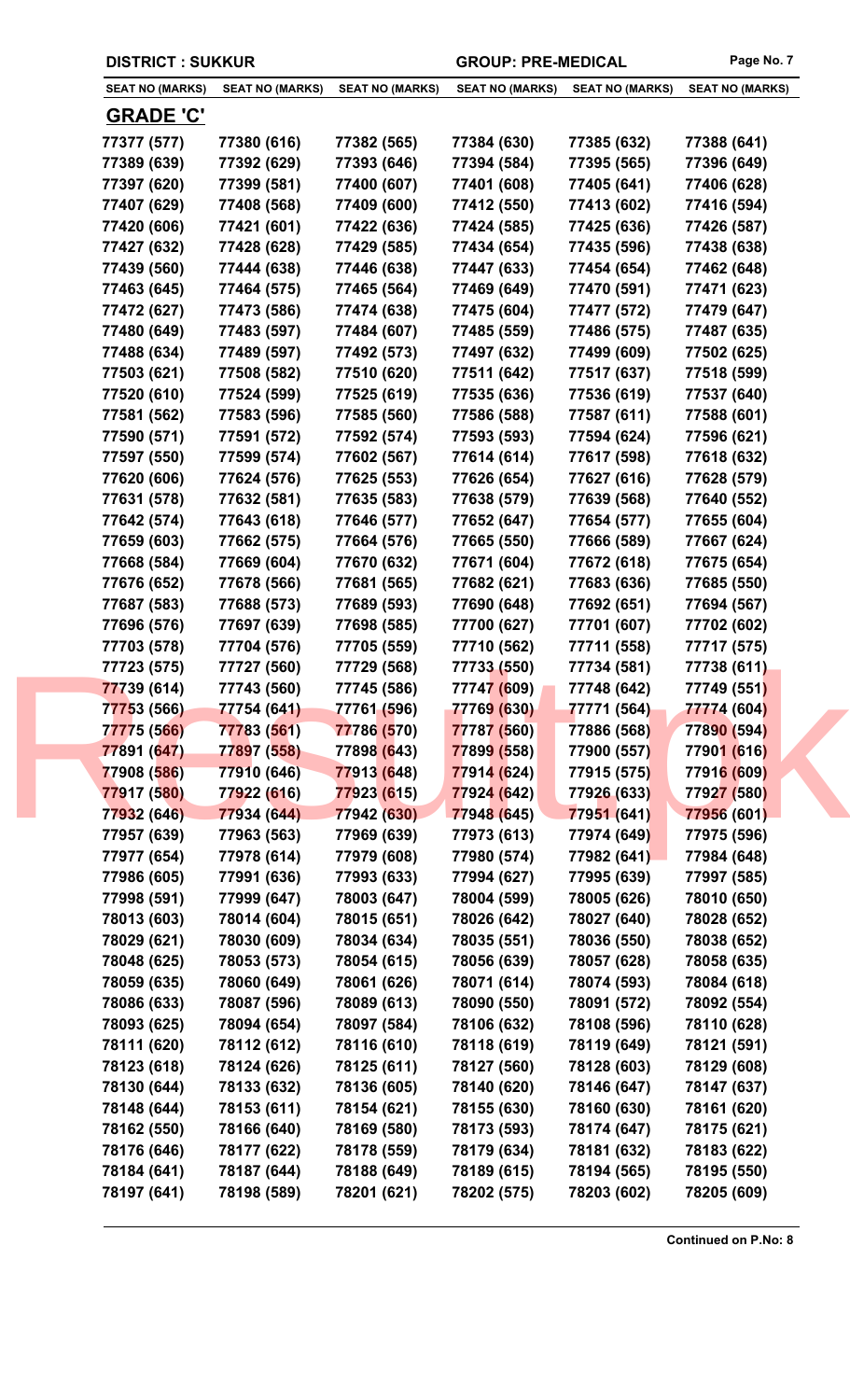|  | <b>SEAT NO (MARKS)</b>     | <b>SEAT NO (MARKS)</b>     | <b>SEAT NO (MARKS)</b>     | <b>SEAT NO (MARKS)</b>     | <b>SEAT NO (MARKS)</b>     | <b>SEAT NO (MARKS)</b>     |
|--|----------------------------|----------------------------|----------------------------|----------------------------|----------------------------|----------------------------|
|  | <u>GRADE 'C'</u>           |                            |                            |                            |                            |                            |
|  | 78206 (600)                | 78207 (561)                | 78209 (573)                | 78218 (613)                | 78221 (588)                | 78223 (618)                |
|  | 78229 (617)                | 78233 (604)                | 78234 (588)                | 78235 (556)                | 78236 (599)                | 78237 (575)                |
|  | 78238 (608)                | 78239 (611)                | 78243 (630)                | 78244 (641)                | 78249 (649)                | 78251 (579)                |
|  | 78252 (606)                | 78260 (600)                | 78262 (635)                | 78264 (556)                | 78268 (630)                | 78269 (592)                |
|  | 78270 (578)                | 78276 (641)                | 78278 (568)                | 78279 (550)                | 78282 (625)                | 78288 (580)                |
|  | 78289 (555)                | 78291 (586)                | 78292 (614)                | 78297 (640)                | 78303 (631)                | 78307 (644)                |
|  | 78311 (624)                | 78315 (635)                | 78318 (654)                | 78322 (601)                | 78325 (550)                | 78326 (610)                |
|  | 78329 (602)                | 78330 (576)                | 78332 (613)                | 78335 (575)                | 78336 (619)                | 78337 (598)                |
|  | 78340 (591)                | 78341 (579)                | 78343 (630)                | 78344 (594)                | 78348 (650)                | 78349 (636)                |
|  | 78351 (619)                | 78353 (649)                | 78354 (641)                | 78356 (626)                | 78357 (626)                | 78361 (627)                |
|  | 78362 (612)                | 78363 (641)                | 78364 (631)                | 78368 (588)                | 78369 (614)                | 78378 (637)                |
|  | 78381 (565)                | 78385 (614)                | 78392 (550)                | 78393 (576)                | 78394 (613)                | 78401 (635)                |
|  | 78407 (614)                | 78412 (654)                | 78417 (621)                | 78424 (625)                | 78425 (598)                | 78426 (627)                |
|  | 78427 (629)                | 78428 (570)                | 78429 (636)                | 78431 (633)                | 78432 (641)                | 78437 (591)                |
|  | 78438 (606)                | 78439 (595)                | 78440 (606)                | 78441 (582)                | 78442 (635)                | 78443 (597)                |
|  | 78444 (651)                | 78445 (629)                | 78453 (618)                | 78456 (644)                | 78457 (614)                | 78458 (648)                |
|  | 78459 (601)                | 78460 (602)                | 78463 (582)                | 78464 (604)                | 78469 (618)                | 78470 (555)                |
|  | 78471 (635)                | 78477 (634)                | 78503 (587)                | 78511 (595)                | 78512 (643)                | 78519 (603)                |
|  | 78523 (622)                | 78525 (611)                | 78530 (593)                | 78533 (636)                | 78535 (600)                | 78539 (627)                |
|  | 78541 (625)                | 78544 (637)                | 78547 (646)                | 78549 (650)                | 78550 (629)                | 78551 (583)                |
|  | 78553 (622)                | 78555 (595)                | 78556 (628)                | 78557 (625)                | 78558 (649)                | 78562 (628)                |
|  | 78566 (627)                | 78568 (649)                | 78569 (643)                | 78571 (637)                | 78574 (612)                | 78580 (604)                |
|  | 78581 (616)                | 78591 (553)                | 78592 (649)                | 78613 (615)                | 78614 (626)                | 78616 (590)                |
|  | 78617 (646)                | 78619 (615)                | 78620 (626)                | 78621 (615)                | 78627 (594)                | 78630 (653)                |
|  | 78633 (632)                | 78634 (651)                | 78641 (616)                | 78643 (566)                | 78644 (585)                | 78645 (626)                |
|  | 78646 (625)                | 78647 (648)                | 78648 (612)                | 78649 (643)                | 78650 (645)                | 78651 (583)                |
|  | 78654 (608)                | 78655 (631)                | 78658 (560)                | 78667 (625)                | 78668 (567)                | 78671 (600)                |
|  | 78672 (614)                | 78673 (620)                | 78674 (621)                | 78675 (638)                | 78678 (591)                | 78680 (648)                |
|  | 78681 (603)                | 78683 (587)                | 78684 (586)                | 78685 (609)                | 78687 (652)                | 78688 (609)                |
|  | 78690 (612)                | 78691 (615)                | 78692 (613)                | 78693 (608)                | 78694 (552)                | 78695 (649)                |
|  | 78696 (613)                | 78703 (571)                | 78708 (640)                | 78712 (643)                | 78715 (621)                | 78719 (631)                |
|  | 78725 (613)                | 78726 (626)                | 78727 (651)                | 78728 (589)                | 78729 (652)                | 78730 (583)                |
|  | 78732 (603)                | 78734 (653)                | 78735 (598)                | 78740 (651)                | 78743 (631)                | 78765 (638)                |
|  | 78766 (588)                | 78767 (628)                | 78768 (603)                | 78769 (579)                | 78770 (575)                | 78771 (597)                |
|  | 78774 (563)                | 78787 (611)                | 78792 (577)                | 78793 (585)                | 78794 (572)                | 78795 (570)                |
|  | 78821 (618)                | 78822 (625)                | 78823 (576)                | 78824 (595)                | 78825 (561)                | 78827 (637)                |
|  | 78830 (626)                | 78831 (573)                | 78832 (619)                | 78833 (639)                | 78834 (647)                | 78839 (638)                |
|  | 78840 (561)                | 78841 (577)                | 78842 (648)                | 78843 (629)                | 78846 (614)                | 78847 (597)                |
|  | 78848 (563)<br>78859 (597) | 78849 (641)<br>78860 (594) | 78850 (627)<br>78861 (563) | 78855 (629)<br>78862 (620) | 78857 (645)<br>78864 (603) | 78858 (652)<br>78867 (638) |
|  | 78868 (631)                | 78871 (576)                | 78874 (559)                | 78892 (585)                | 78893 (610)                | 78894 (620)                |
|  | 78896 (581)                | 78902 (631)                | 78904 (618)                | 78905 (628)                | 78906 (550)                | 78909 (652)                |
|  | 78911 (568)                | 122009 (588)               | 122023 (596)               | 122027 (590)               | 122161 (588)               | 122162 (626)               |
|  | 122164 (610)               | 122166 (641)               | 122168 (647)               | 122172 (557)               | 122182 (652)               | 122194 (583)               |
|  | 122195 (616)               | 122197 (606)               | 122198 (562)               | 122199 (640)               | 122201 (583)               | 122202 (563)               |
|  | 122203 (627)               | 122232 (563)               | 122233 (570)               | 122234 (574)               | 122240 (582)               | 122241 (571)               |
|  | 122242 (550)               | 122277 (558)               | 122291 (632)               | 122302 (588)               | 122323 (633)               | 122325 (569)               |
|  | 122327 (599)               | 122331 (615)               | 122335 (650)               | 122344 (574)               | 122345 (568)               | 122374 (592)               |
|  | 122377 (570)               | 122378 (550)               | 122379 (554)               | 122380 (563)               | 122382 (611)               | 122384 (557)               |
|  | 122386 (586)               | 122387 (651)               | 122388 (636)               | 122390 (550)               | 122391 (550)               | 122392 (587)               |
|  | 122393 (559)               | 122394 (620)               | 122395 (650)               | 122399 (615)               | 122400 (557)               | 122401 (565)               |
|  |                            |                            |                            |                            |                            |                            |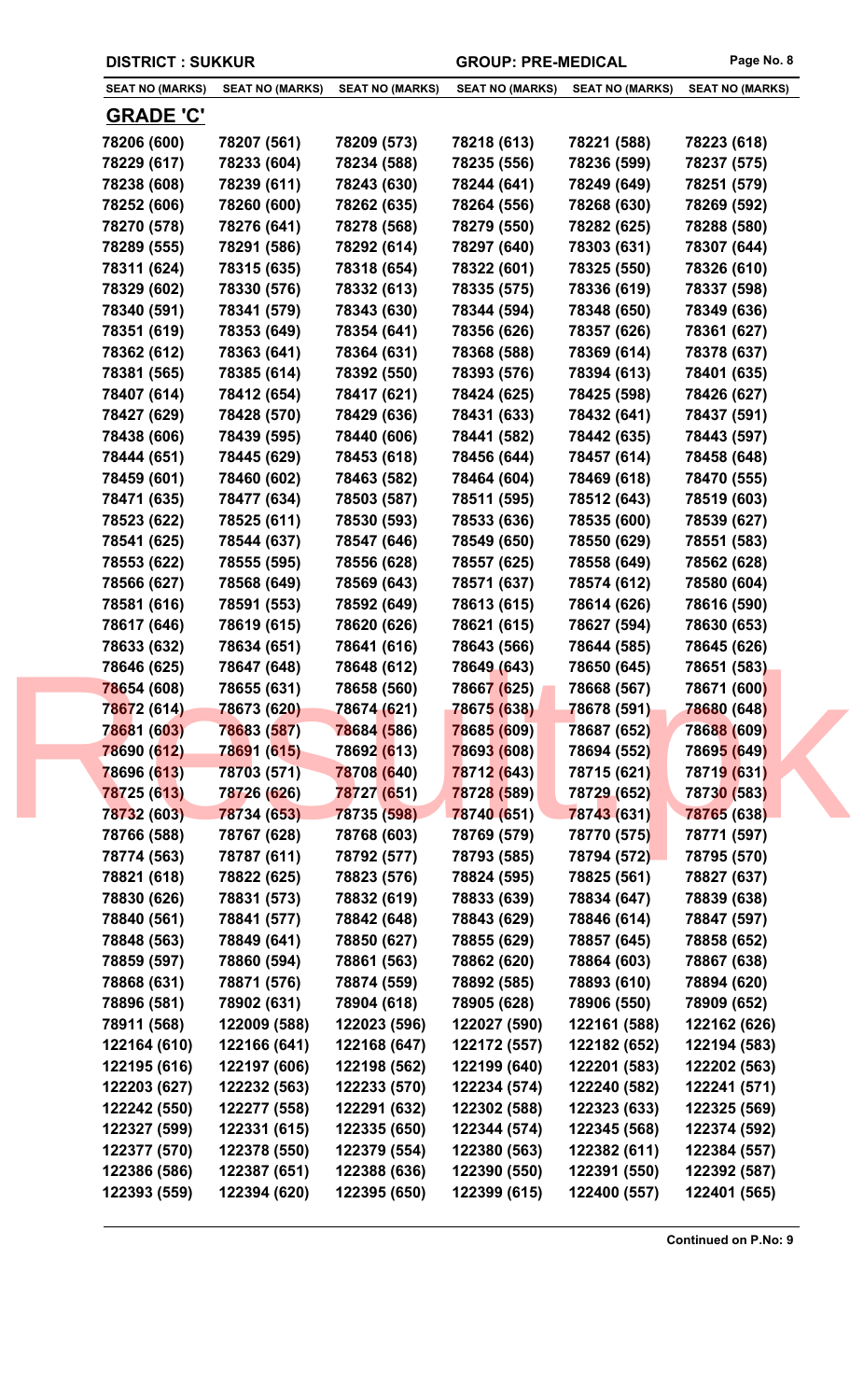| <b>DISTRICT: SUKKUR</b> |                        |                        | <b>GROUP: PRE-MEDICAL</b> |                        | Page No. 9             |
|-------------------------|------------------------|------------------------|---------------------------|------------------------|------------------------|
| <b>SEAT NO (MARKS)</b>  | <b>SEAT NO (MARKS)</b> | <b>SEAT NO (MARKS)</b> | <b>SEAT NO (MARKS)</b>    | <b>SEAT NO (MARKS)</b> | <b>SEAT NO (MARKS)</b> |
| <b>GRADE 'C'</b>        |                        |                        |                           |                        |                        |
| 122407 (604)            | 122432 (619)           | 122433 (590)           | 122434 (554)              | 122435 (551)           | 122438 (610)           |
| 122439 (577)            | 122441 (645)           | 122443 (602)           | 122444 (617)              | 122446 (578)           | 122447 (550)           |
| 122448 (555)            | 122449 (589)           | 122459 (600)           | 122473 (616)              | 122522 (629)           | 122523 (629)           |
| 122525 (619)            | 122527 (610)           | 122528 (597)           | 122532 (599)              | 122537 (636)           | 122551 (613)           |
| 122552 (562)            | 122553 (648)           | 122555 (592)           | 122556 (643)              | 122561 (566)           | 122562 (564)           |
| 122573 (611)            | 122577 (554)           | 122601 (624)           | 122602 (561)              |                        |                        |
| <b>GRADE 'D'</b>        |                        |                        |                           |                        |                        |
| 76098 (501)             | 76125 (537)            | 76358 (528)            | 76369 (540)               | 76375 (501)            | 76388 (530)            |
| 76437 (509)             | 76649 (539)            | 76669 (538)            | 76673 (541)               | 76690 (530)            | 76693 (543)            |
| 76753 (537)             | 76769 (535)            | 76773 (534)            | 76779 (525)               | 76790 (528)            | 76797 (518)            |
| 76798 (520)             | 76801 (509)            | 76806 (511)            | 76807 (486)               | 76830 (487)            | 76840 (529)            |
| 76852 (536)             | 76857 (483)            | 76868 (510)            | 76870 (510)               | 76889 (541)            | 76891 (526)            |
| 76940 (500)             | 76956 (543)            | 76974 (487)            | 76975 (502)               | 76984 (540)            | 77006 (540)            |
| 77008 (529)             | 77016 (539)            | 77025 (532)            | 77027 (520)               | 77040 (543)            | 77054 (544)            |
| 77162 (527)             | 77209 (544)            | 77293 (533)            | 77301 (507)               | 77343 (536)            | 77383 (543)            |
| 77390 (531)             | 77410 (533)            | 77478 (528)            | 77519 (526)               | 77530 (528)            | 77595 (457)            |
| 77600 (542)             | 77601 (528)            | 77605 (533)            | 77606 (457)               | 77608 (497)            | 77609 (503)            |
| 77615 (501)             | 77622 (512)            | 77623 (529)            | 77634 (510)               | 77636 (482)            | 77637 (542)            |
| 77644 (510)             | 77645 (509)            | 77649 (529)            | 77650 (512)               | 77651 (530)            | 77656 (529)            |
| 77657 (540)             | 77658 (481)            | 77663 (531)            | 77673 (535)               | 77674 (541)            | 77677 (512)            |
| 77680 (540)             | 77686 (503)            | 77699 (514)            | 77707 (511)               | 77708 (500)            | 77709 (483)            |
| 77712 (523)             | 77713 (531)            | 77719 (522)            | 77720 (498)               | 77721 (501)            | 77722 (469)            |
| 77725 (482)             | 77726 (468)            | 77728 (441)            | 77731 (537)               | 77732 (525)            | 77735 (526)            |
| 77736 (515)             | 77740 (478)            | 77741 (467)            | 77742 (518)               | 77746 (527)            | 77750 (491)            |
| 77751 (542)             | 77756 (492)            | 77758 (533)            | 77768 (536)               | 77772 (538)            | 77773 (500)            |
| 77776 (514)             | 77782 (518)            | 77784 (515)            | 77907 (508)               | 77940 (528)            | 77941 (511)            |
| 77983 (476)             | 78017 (531)            | 78126 (544)            | 78142 (516)               | 78144 (530)            | 78158 (507)            |
| 78164 (507)             | 78165 (540)            | 78168 (542)            | 78190 (535)               | 78204 (541)            | 78215 (526)            |
| 78253 (504)             | 78324 (540)            | 78339 (530)            | 78358 (518)               | 78420 (531)            | 78447 (530)            |
| 78466 (508)             | 78467 (534)            | 78507 (538)            | 78570 (538)               | 78575 (528)            | 78635 (522)            |
| 78640 (497)             | 78642 (535)            | <b>78699 (529)</b>     | 78723 (500)               | 78796 (512)            | 78826 (489)            |
| 122025 (521)            | 122028 (543)           | 122181 (501)           | 122221 (532)              | 122222 (512)           | 122231(544)            |
| 122237 (521)            | 122261 (518)           | 122271 (538)           | 122273 (534)              | 122278 (536)           | 122307 (519)           |
| 122322 (540)            | 122324 (540)           | 122329 (538)           | 122346 (542)              | <b>122347 (526)</b>    | 122372 (516)           |
| 122373 (477)            | 122375 (485)           | 122376 (542)           | 122397 (523)              | 122402 (527)           | 122405 (516)           |
| 122406 (495)            | 122436 (536)           | 122440 (519)           | 122450 (527)              | 122487 (541)           | 122524 (532)           |
| 122557 (489)            | 122558 (507)           | 122559 (539)           | 122563 (524)              | 130335 (516)           |                        |

**GRADE 'E' ... N I L ...**

## **PASS ONLY**

**122192 (137) 122193 (701)**

| <b>FAILURE CANDIDATES</b> |
|---------------------------|
|                           |

| 76002 (539) | 76004 (628) | 76013 (681) | 76017 (674) | 76018 (604) | 76020 (587) |
|-------------|-------------|-------------|-------------|-------------|-------------|
| 76021 (567) | 76037 (676) | 76046 (721) | 76050 (716) | 76059 (624) | 76061 (608) |
| 76090 (628) | 76095 (225) | 76096 (540) | 76097 (496) | 76102 (591) | 76106 (747) |
| 76121 (667) | 76122 (790) | 76123 (539) | 76126 (539) | 76148 (691) | 76156 (713) |
| 76260 (733) | 76267 (638) | 76340 (347) | 76349 (661) | 76364 (517) | 76400 (534) |
| 76404 (655) | 76412 (692) | 76438 (589) | 76464 (674) | 76481 (686) | 76489 (625) |
| 76496 (729) | 76502 (725) | 76507 (550) | 76512 (729) | 76513 (617) | 76571 (584) |
|             |             |             |             |             |             |